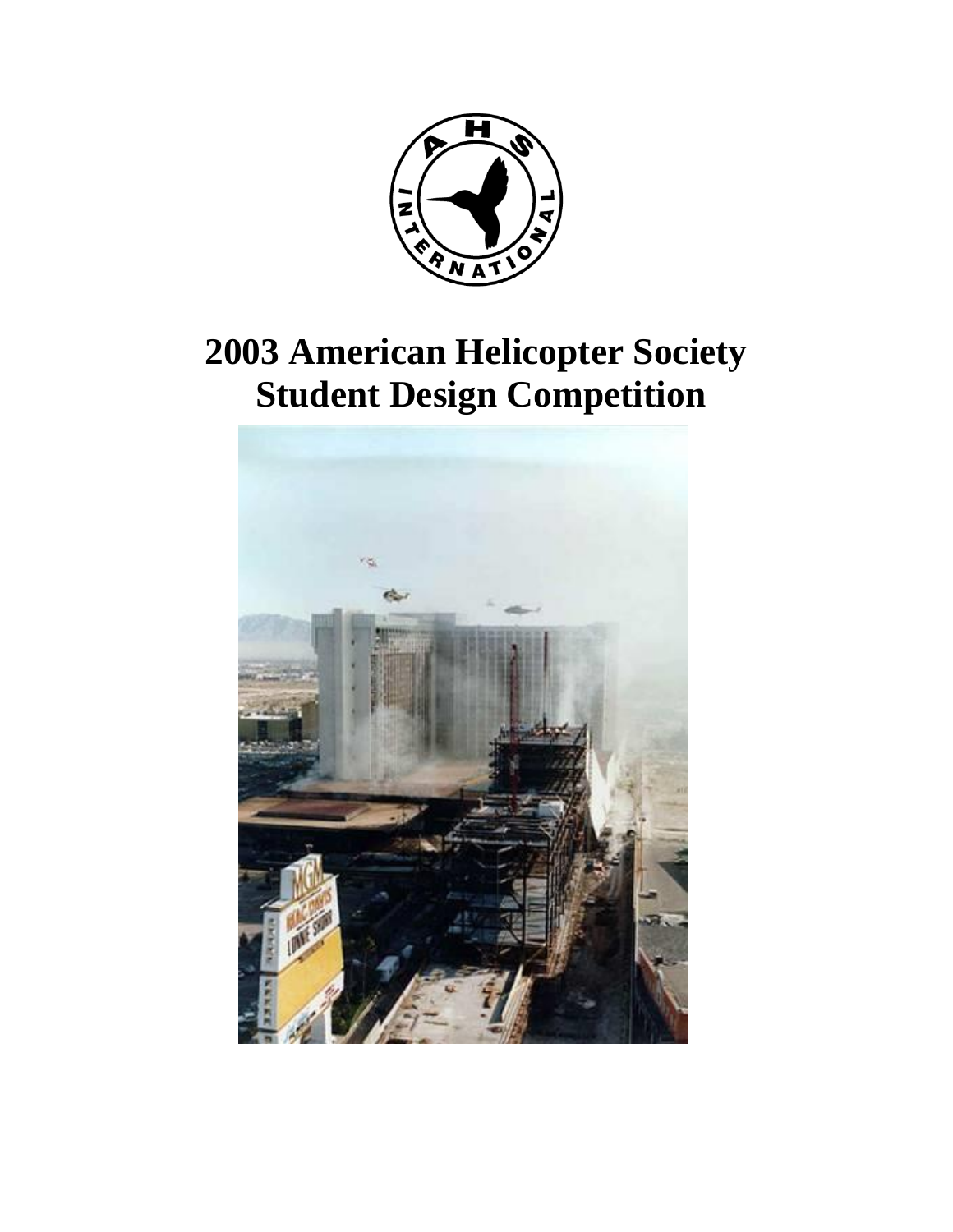## **VTOL Urban Disaster Response Vehicle**

## **Sponsored by Sikorsky Aircraft and NASA**

#### **Introduction:**

On the anniversary of the destruction of the World Trade Center, emerging rotorcraft design students have the opportunity to help the rotorcraft industry explore how it can best help support disaster response in urban environments in the future. The 2003 AHS student design competition challenges rotorcraft designers to perform the concept design of a vertical takeoff and landing vehicle capable of savings lives and protecting property in demanding urban high rise environments.

#### **The Problem:**

Disaster response in urban environments is challenging due to the density of buildings, building heights, and access road congestion. Current response is provided largely by ground vehicles and systems installed within the buildings. Shortfalls of the current response system include:

Ground vehicle access to disasters is limited or delayed by road traffic Firefighting personnel ingress crowds stairwells used for occupant egress



Occupants in upper floors can be trapped by fires on lower floors Ground based ladder trucks can only reach up 10 stories



Ground based vehicles can only deploy water up to 10 stories Building based fire fighting systems are often damaged Command and control of response efforts is limited by difficult situational awareness due to distance of ground based decision makers from disaster

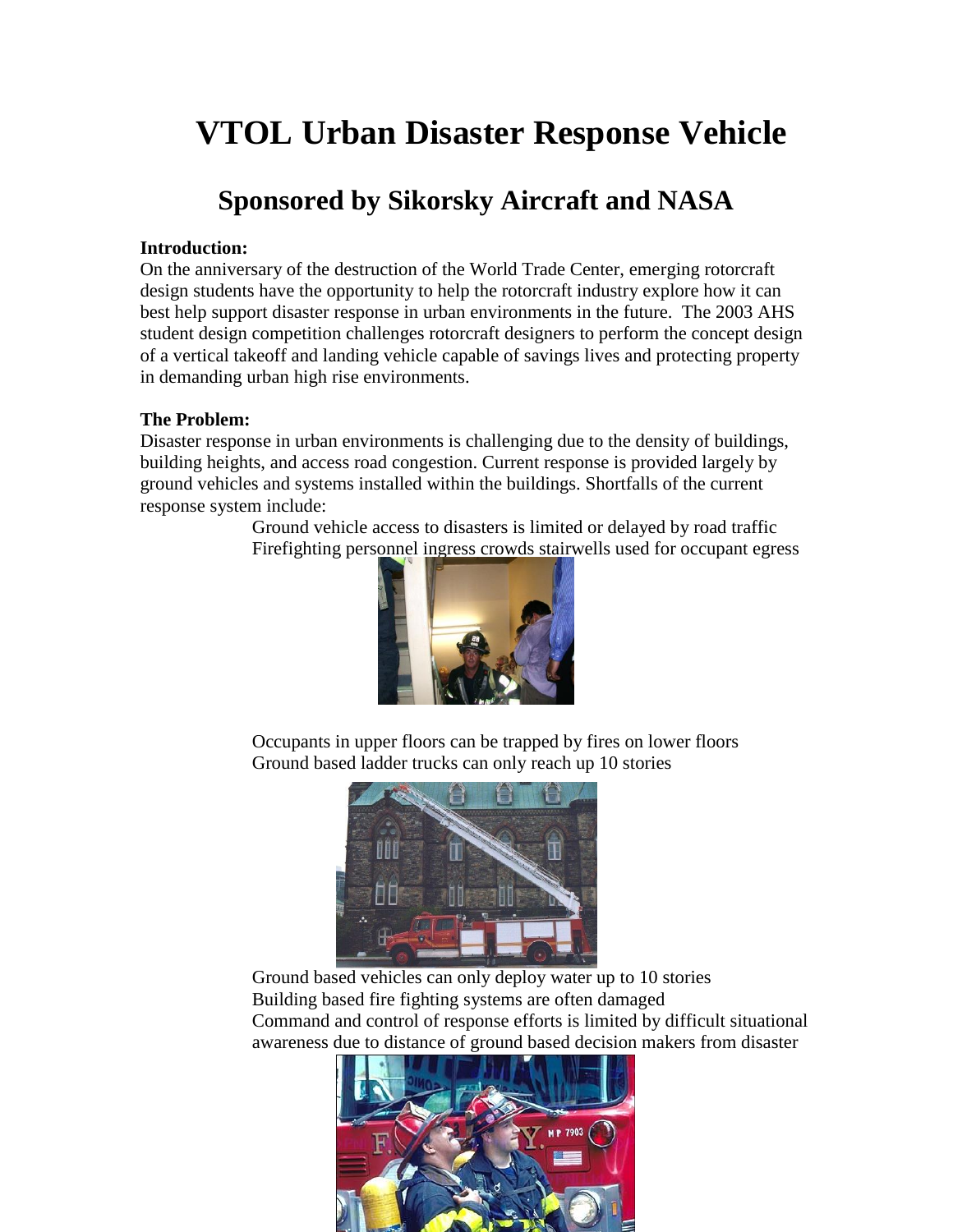Helicopter usage in disaster response is currently limited in part due to the following issues:

> Rooftops are often not suitable for landing due to antennas and other systems

Rotorcraft operation is dangerous in tight urban environments

Rotorcraft to not have the subsystems required to make them useful urban firefighting and rescue tools

Rotorcraft are expensive to procure and operate

#### **VTOL Systems offer Great Potential**

The ability of a system to hover offers great potential to address many of the shortfalls of current urban response systems. Several experiments have been conducted to explore new ways of firefighting with VTOL systems. These technologies integrated into platforms suitable for urban operations offer great promise to save lives and protect property in the future.





 **Sikorsky Firehawk**

**Erickson Skycrane**

Precision Lift inc. has an interesting web site which discusses many aspects of the problem and some of the experiments that have been conducted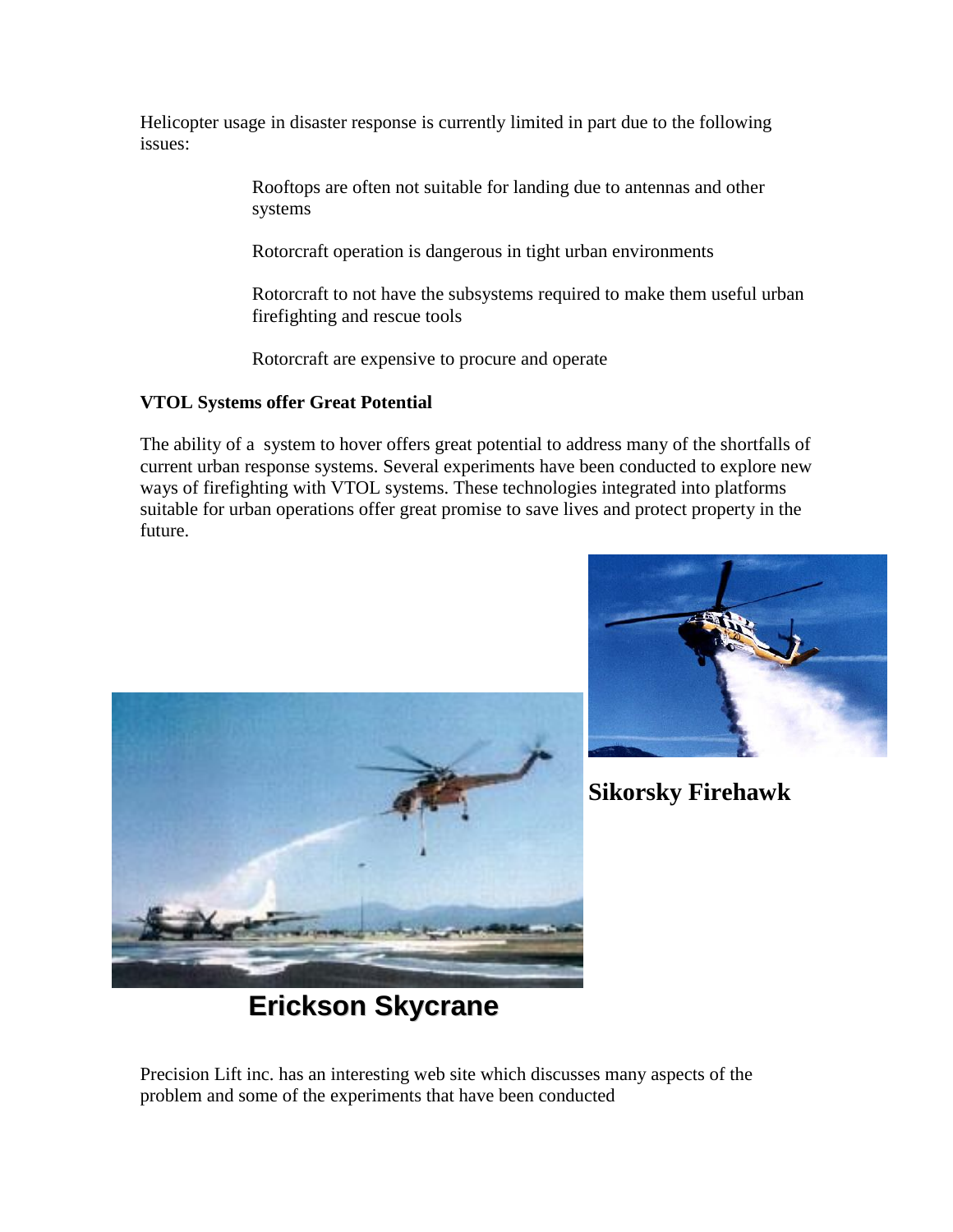#### **http://www.precision.rotor.com/trialpgs/hi-rise.shtml**

#### **VTOL Urban Disaster Response Vehicle Design Requirements:**

1) The system shall be tasked to perform the following missions:

- High rise Firefighter deployment
- Rooftop Occupant extraction
- Building face penetration and occupant recovery
- Ground pump water cannon fire fighting
- Self contained tank water cannon fire fighting
- Disaster command and control

2) Safely transport a minimum of 1200 people per hour from high rise rooftops to either the ground or adjacent rooftops. High density packing of occupants is permissible.

3) Enable air vehicle or rescue subsystem "landing" on congested rooftops.

4) Enable delivery of teams of 15 firefighters weighing 300 lbs each with gear to rooftops up to 1500 ft in no more than 2 minute cycles.

5) Enable safe and prolonged hover operations within "urban canyons" … between high rise buildings

6) Perform precision hover, maintaining lateral separation from glass, steel, or concrete vertical surfaces within 1 ft of a pre-selected separation distance while maintaining altitude within 1 ft.

7) Ability to sustain position hold hover is zero visibility conditions.

8) Enable penetration of building windows at any floor

9) Enable extraction of not less than 800 occupants per hour from windows at any floor when equipped with a window extraction mission kit ( to be defined as part of solution.

10) Provide lift for 5 inch diameter water hoses capable of pumping 1500 gallons per minute to a minimum of 100 stories using ground mounted pumps or pumps positioned on adjacent rooftops. Mixing of additional fire retardants may accomplished by ground systems.

11) Enable engagement of fires on any floor with a directed water cannon drawing from either the air to ground hose or by drawing from an optional ( Mission equipped) onboard water tank of not less than 500 gallons.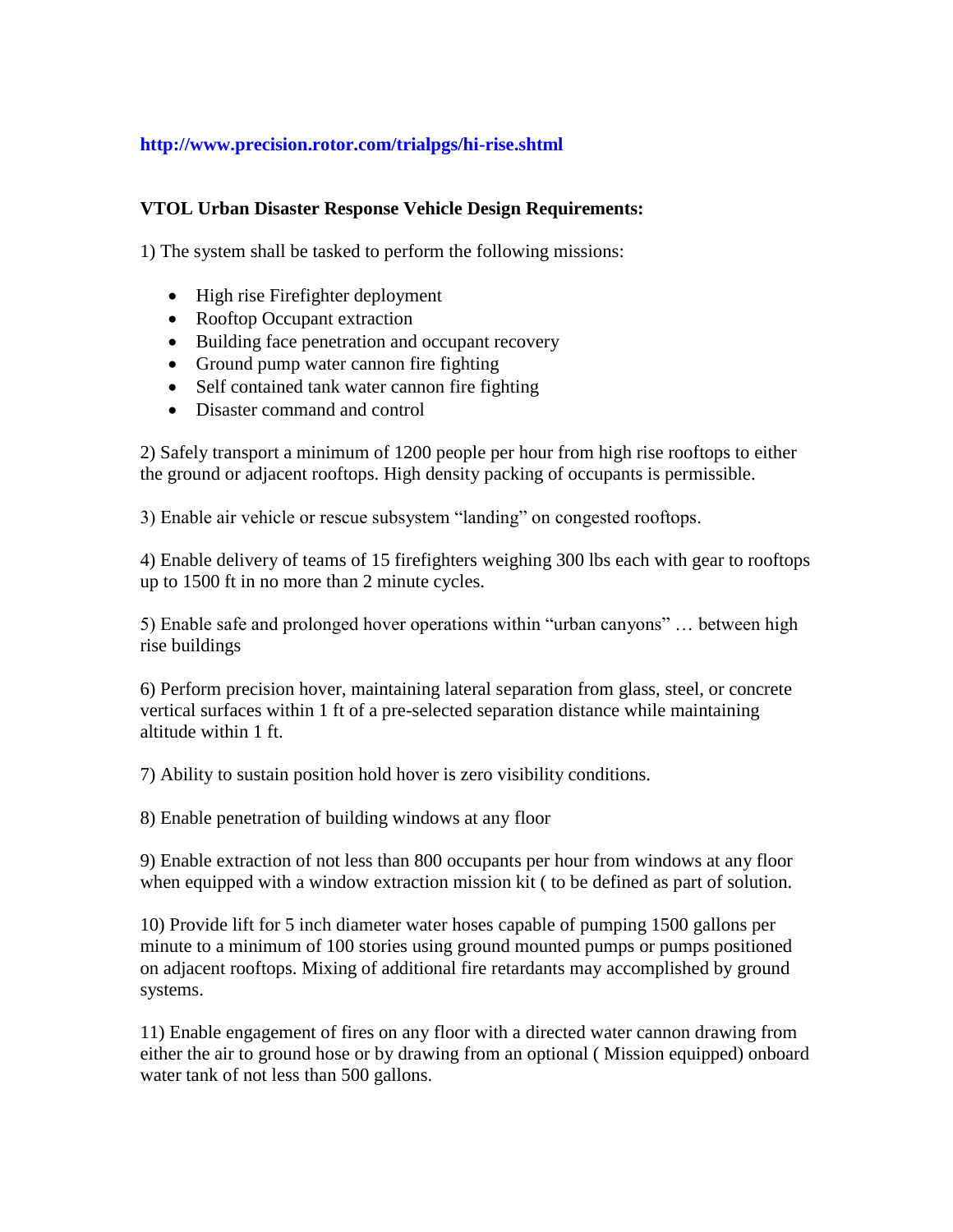12) The internal water tank when installed shall be refillable in under one minutes from standing water sources or water supplies in adjacent buildings.

13) Provide a command and control platform to disaster response decision makers to coordinate all aspects of disaster response. A minimum of 4 personnel is required with capability for simultaneous multiplexed communication on 6 different communication frequencies. The command and control variant shall be capable of developing horizontal and vertical tactical situation displays with overlays of data such as sensor information, maps, and building schematics.

14) When configured for command and control the vehicle must have an endurance of not less than 2 hours. 1 hour of which is in a hover and 1 hour of which is in cruise at 60 knots.

15) Navigation systems shall enable rapid and accurate response to street addresses.

16) Sensor systems shall have the ability to locate occupants in zero visibility conditions. Sensors shall be capable of developing thermal maps of building structures.

17) Sensor data shall be able to be transmitted to other disaster relief systems on the ground and in the air.

18) The system shall be easy to operate and mission manage. The system shall be flown by a specially trained "operator" , but not by a fully trained aviator. The operator shall be able to takeoff from a fire house, fly to a disaster site and precisely position the vehicle to accomplish mission tasks using simple commands.

19) The system must have the ability to carry external cargoes of at least 5000 lbs. to supply disaster relief materials or aid in the emergency removal of debris.

20) The system shall be capable of performing all mission at ambient conditions represented by Denver Colorado on a 95<sup>th</sup> percentile summer day.

21) The system shall be transportable on a wide load flat bed truck on urban roadways.

22) The system shall be reconfigurable from one mission configuration to another in less than 20 minutes.

23) The system shall be capable of executing any of the defined missions following a 20 nm deployment from a home base. System endurance for firefighter deployment and occupant extraction missions shall not be less than 1 hour.

#### **Response Requirements:**

A written report limited to 100 pages shall provide the following: Executive Summary ( 5 Page summary of entire report and key findings)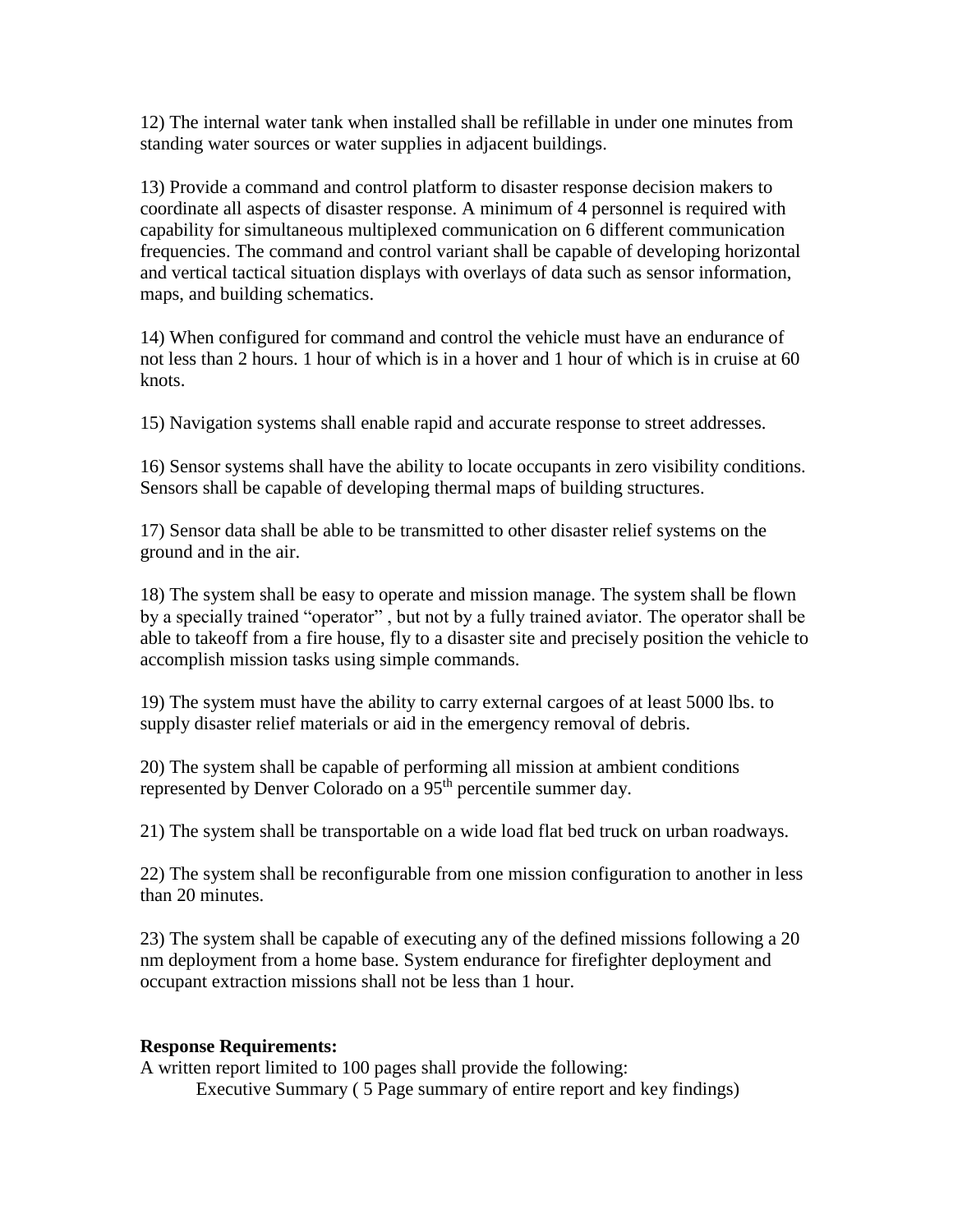Description of operational environment and mission requirements ( add critical requirements identified during concept exploration)

Detailed mission profiles shall be recommended for the following missions:

> High rise Firefighter deployment Rooftop Occupant extraction Building face penetration and occupant recovery Ground pump water cannon fire fighting Self contained tank water cannon fire fighting Disaster command and control

Concept evaluation and down-selection process and rationale Selected Concept Preliminary Design

Overview including concepts sketches in each mission role

Day in the life of the system description

– timeline from 911 call to end of day

Vehicle Subsystem descriptions

( airframe, rotors, drive, controls, avionics, landing gear…)

Include rationale for recommended subsystem technical approach

Avionics system description including proposed operator interface

Mission kit descriptions as required for each mission

Weight empty derivation for primary vehicle

Mission Gross weight derivations for each mission

Performance estimates and plots for each mission

Such as time on station vs number of occupants recovered for building face extraction

Compliance matrix showing compliance with all technical / mission requirements Non-recurring and recurring unit cost estimates Development schedule Risk identification and Risk Reduction plan Recommendation of how many systems would be required per 1,000,000 person

city population

Concept sketch of future urban fire station with mix of ground vehicles and proposed system(s)

#### **Competition Judging Criteria:**

Innovation: 40%

Study shows ability to depart from conventional thinking and paradigms to explore potentially high value solutions

Understanding of the Problem 10%

Study clearly demonstrates understanding of the real world mission problem and the associated technical challenges.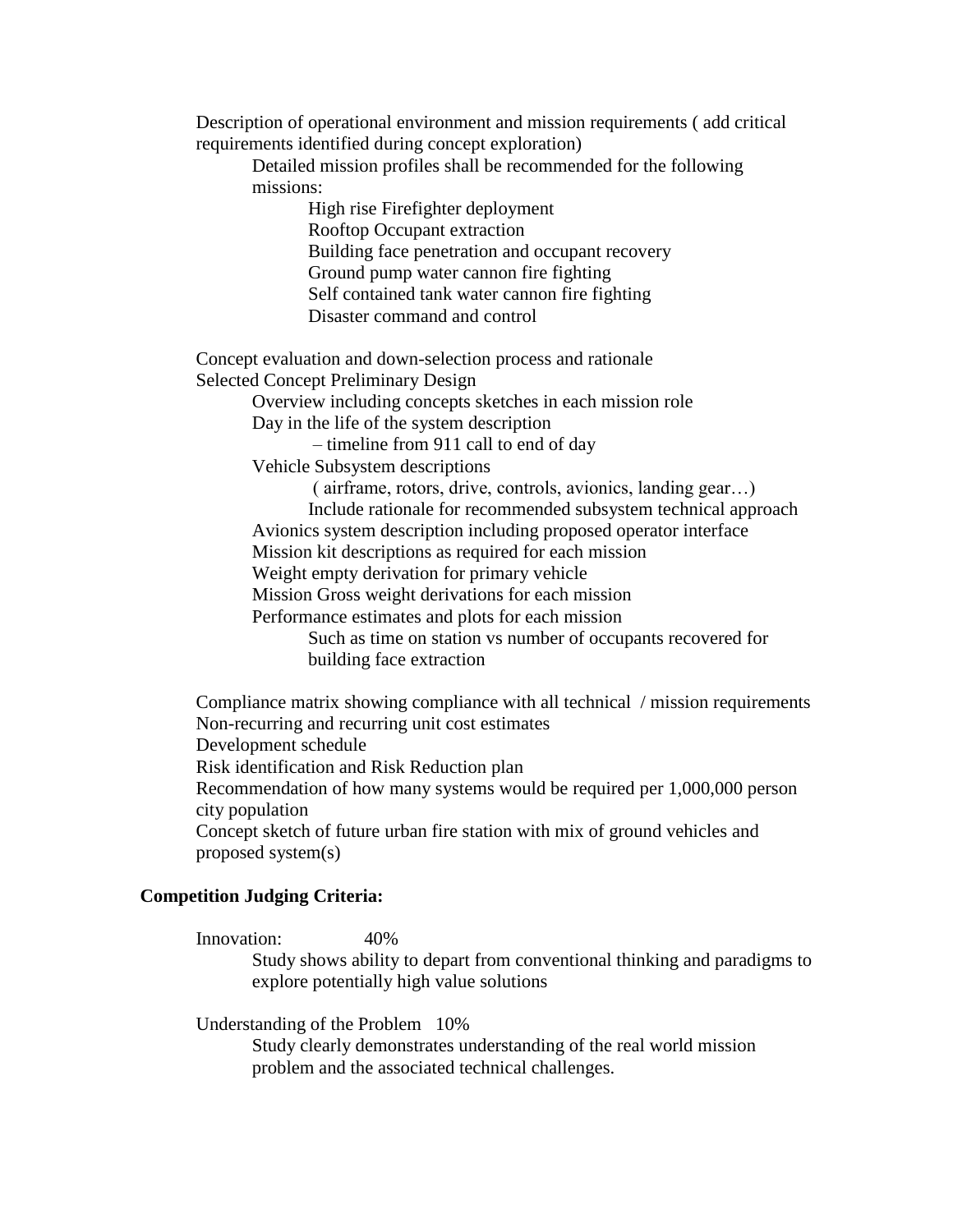Technical content: 30%

Analysis and data is accurate and all methods used are well understand. Underlying principles are well understood

Clarity: 20%

Report is clear, concise, and develops compelling case for proposed solution. Emphasis is on clear graphics and diagrams to illustrate important points and concepts.

#### **Milestones**

| <b>Release of RFP:</b>                             | October 21,2002   |
|----------------------------------------------------|-------------------|
| Notice of intent to compete:                       | October 28, 2002  |
| Teleconference with Sikorsky on Problem statement: | October 30, 2002  |
| <b>Additional teleconferences</b>                  | as required       |
| 2 Page emerging results summary:                   | February 15, 2003 |
| Final report due:                                  | June 15, 2003     |
| Winners announced:                                 | August 1, 2003    |

#### **Awards:**

| <b>First Place Graduate</b>  | \$1500 plus brief at AHS Forum |
|------------------------------|--------------------------------|
| <b>Second Place Graduate</b> | \$500                          |
| Third Place Graduate         | \$250                          |
| First Place undergraduate    | \$1500 plus brief at AHS Forum |
| Second Place undergraduate   | \$500                          |
| Third Place undergraduate    | \$250                          |

#### **Points of Contact:**

Andy Keith Manager US Government Advanced Design Sikorsky Aircraft (203) 386-7729 akeith@sikorsky.com

Brent Wellman Aeromechanics Branch, ARA Army/NASA Rotorcraft Div (650) 604-3645 [bwellman@mail.arc.nasa.gov](mailto:eaiken@mail.arc.nasa.gov)

Kim Smith Deputy Director